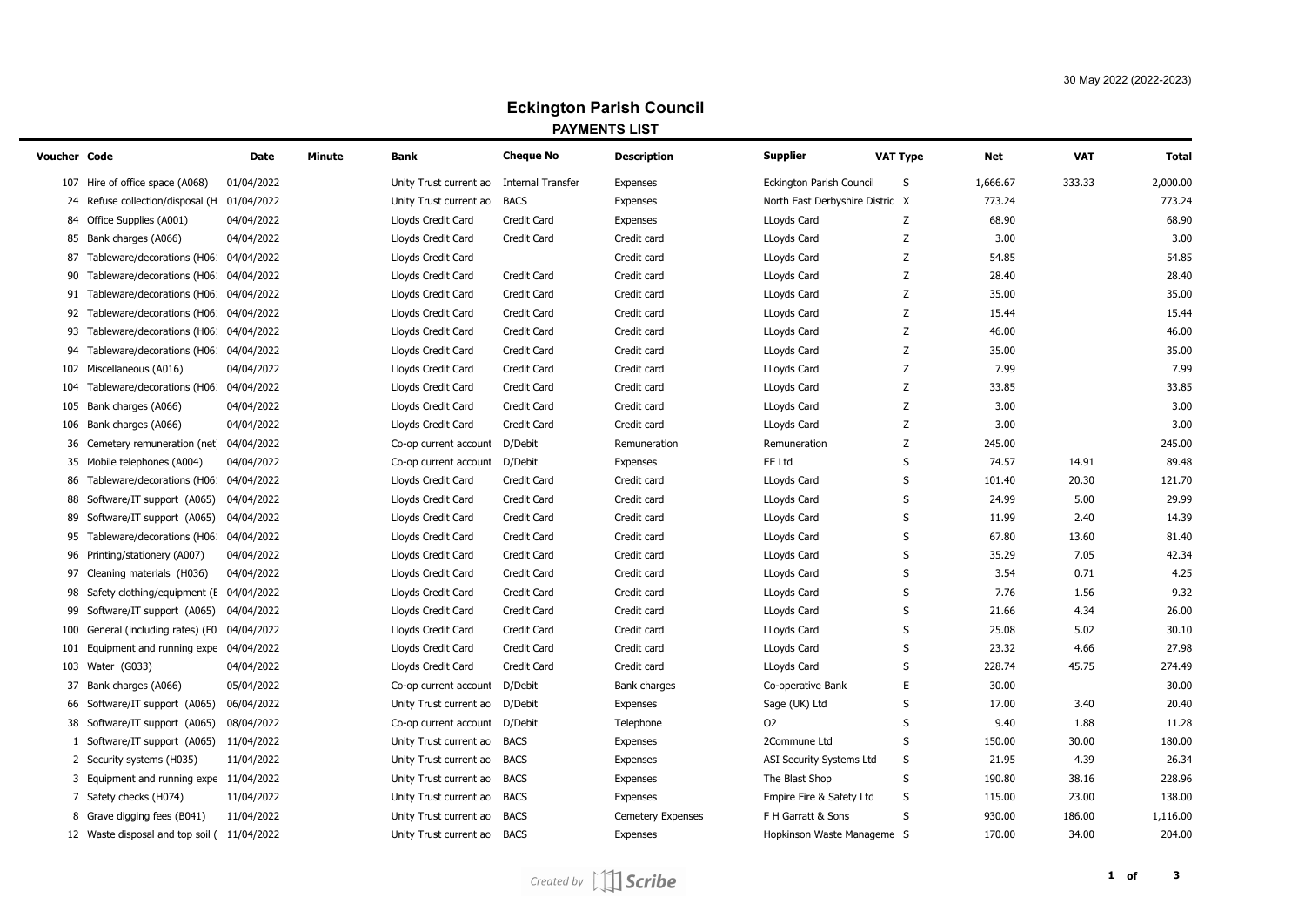# **Eckington Parish Council PAYMENTS LIST**

| Voucher Code |                                              | <b>Date</b> | <b>Minute</b> | <b>Bank</b>                 | <b>Cheque No</b> | <b>Description</b>   | <b>Supplier</b>                 | <b>VAT Type</b> | <b>Net</b> | <b>VAT</b> | <b>Total</b> |
|--------------|----------------------------------------------|-------------|---------------|-----------------------------|------------------|----------------------|---------------------------------|-----------------|------------|------------|--------------|
|              | 13 Bar (H078)                                | 11/04/2022  |               | Unity Trust current ac      | <b>BACS</b>      | Expenses             | Hutton & Mitchell Licensed Ti S |                 | 196.31     | 39.26      | 235.57       |
|              | 14 Bar (H078)                                | 11/04/2022  |               | Unity Trust current ac      | <b>BACS</b>      | Expenses             | Hutton & Mitchell Licensed Ti S |                 | 403.54     | 80.71      | 484.25       |
|              | 15 Bar (H078)                                | 11/04/2022  |               | Unity Trust current ac      | <b>BACS</b>      | Expenses             | Hutton & Mitchell Licensed Ti S |                 | 476.61     | 95.32      | 571.93       |
|              | 16 Conferences/seminars/trainir 11/04/2022   |             |               | Unity Trust current ac      | <b>BACS</b>      | Expenses             | <b>ICCM</b>                     | S               | 459.00     | 91.80      | 550.80       |
|              | 20 Dog bins, grit bins and salt, (11/04/2022 |             |               | Unity Trust current ac      | <b>BACS</b>      | Expenses             | North East Derbyshire Distric S |                 | 450.00     | 90.00      | 540.00       |
|              | 22 Dog bins, grit bins and salt, (11/04/2022 |             |               | Unity Trust current ac      | <b>BACS</b>      | Expenses             | North East Derbyshire Distric S |                 | 330.61     | 66.12      | 396.73       |
|              | 26 Tractor/mower repairs (B084 11/04/2022    |             |               | Unity Trust current ac      | <b>BACS</b>      | Expenses             | Powertech                       | S               | 28.22      | 5.64       | 33.86        |
|              | 30 New furniture/equipment (HI 11/04/2022    |             |               | Unity Trust current ac BACS |                  | Expenses             | Till Point Ltd                  | S               | 35.99      | 7.20       | 43.19        |
|              | 32 Office Supplies (A001)                    | 11/04/2022  |               | Unity Trust current ac      | <b>BACS</b>      | Expenses             | Viking                          | S               | 42.66      | 8.53       | 51.19        |
|              | 33 Office Supplies (A001)                    | 11/04/2022  |               | Unity Trust current ac      | <b>BACS</b>      | Expenses             | Viking                          | S               |            |            |              |
|              | 21 Refuse collection/disposal (H 11/04/2022  |             |               | Unity Trust current ac      | <b>BACS</b>      | Expenses             | North East Derbyshire Distric X |                 | 619.06     |            | 619.06       |
|              | 4 Hanging baskets (& post sur 11/04/2022     |             |               | Unity Trust current ac BACS |                  | Expenses             | Cubit Ultrasonic                | Z               | 650.00     |            | 650.00       |
|              | 5 Fees (SLCC, DALC, ICCM etc 11/04/2022      |             |               | Unity Trust current ac      | <b>BACS</b>      | Expenses             | <b>DALC</b>                     | Z               | 1,390.30   |            | 1,390.30     |
|              | 6 Conferences/seminars/trainir 11/04/2022    |             |               | Unity Trust current ac      | <b>BACS</b>      | Expenses             | <b>DALC</b>                     | Ζ               | 55.00      |            | 55.00        |
|              | 9 Lease (G040)                               | 11/04/2022  |               | Unity Trust current ac      | <b>BACS</b>      | Rent                 | <b>Fisher German</b>            | Z               | 700.00     |            | 700.00       |
|              | 10 Food (H078)                               | 11/04/2022  |               | Unity Trust current ac      | <b>BACS</b>      | Expenses             | <b>Focus Food Services</b>      | Z               | 172.49     |            | 172.49       |
|              | 11 Food (H078)                               | 11/04/2022  |               | Unity Trust current ac      | <b>BACS</b>      | Expenses             | G W Price Ltd                   | Ζ               | 31.35      |            | 31.35        |
|              | 17 Fees (SLCC, DALC, ICCM etc 11/04/2022     |             |               | Unity Trust current ac BACS |                  | Expenses             | <b>ICCM</b>                     | Z               | 95.00      |            | 95.00        |
|              | 18 Conferences/seminars/trainir 11/04/2022   |             |               | Unity Trust current ac      | <b>BACS</b>      | Expenses             | <b>ICCM</b>                     | Z               | 1,506.00   |            | 1,506.00     |
|              | 19 Fees (SLCC, DALC, ICCM etc 11/04/2022     |             |               | Unity Trust current ac      | <b>BACS</b>      | Expenses             | <b>ICCM</b>                     | Z               | 95.00      |            | 95.00        |
|              | 27 Food (H078)                               | 11/04/2022  |               | Unity Trust current ac      | <b>BACS</b>      | Expenses             | Syddall Butchers                | Z               | 77.28      |            | 77.28        |
|              | 28 Food (H078)                               | 11/04/2022  |               | Unity Trust current ac      | <b>BACS</b>      | Expenses             | Syddall Butchers                | Ζ               | 39.90      |            | 39.90        |
|              | 29 Food (H078)                               | 11/04/2022  |               | Unity Trust current ac      | <b>BACS</b>      | Expenses             | Syddall Butchers                | Ζ               | 93.50      |            | 93.50        |
|              | 31 Entertainment/acts & PPL/PR 11/04/2022    |             |               | Unity Trust current ac BACS |                  | Expenses             | Tony B                          | Z               | 30.00      |            | 30.00        |
|              | 34 Office Supplies (A001)                    | 11/04/2022  |               | Unity Trust current ac      | <b>BACS</b>      | Expenses             | Viking                          | Z               | 114.00     |            | 114.00       |
| 39           | Cemetery remuneration (net 11/04/2022        |             |               | Co-op current account       | D/Debit          | Remuneration         | Remuneration                    | Z               | 245.00     |            | 245.00       |
| 25           | Refuse collection/disposal (H 11/04/2022     |             |               | Unity Trust current ac      | <b>BACS</b>      | Expenses             | North East Derbyshire Distric X |                 | 302.12     |            | 302.12       |
| 23           | Lease of playgrounds (R016) 11/04/2022       |             |               | Unity Trust current ac      | <b>BACS</b>      | Rent                 | North East Derbyshire Distric E |                 | 1.00       |            | 1.00         |
| 40           | Pension provision Civic Centr 13/04/2022     |             |               | Co-op current account       | D/Debit          | Pension              | <b>NEST</b>                     | Z               | 113.76     |            | 113.76       |
|              | 41 Pension provision Handyman 13/04/2022     |             |               | Co-op current account       | D/Debit          | Pension              | <b>NEST</b>                     | Z               | 9.71       |            | 9.71         |
|              | 42 Fuel (V028)                               | 13/04/2022  |               | Co-op current account       | D/Debit          | Fuel                 | <b>Fuel Genie</b>               | S               | 96.12      | 19.23      | 115.35       |
|              | 43 Water rates and septic tank (14/04/2022)  |             |               | Co-op current account       | D/Debit          | <b>Water Charges</b> | <b>Water Plus</b>               | Z               | 20.57      |            | 20.57        |
|              | 74 Administration remuneration 14/04/2022    |             |               | Unity Trust current ac      | <b>BACS</b>      | Remuneration         | Remuneration                    | Z               | 4,479.25   |            | 4,479.25     |
|              | 75 Civic remuneration (net) (E0 14/04/2022   |             |               | Unity Trust current ac      | <b>BACS</b>      | Remuneration         | Remuneration                    | Z               | 4,259.64   |            | 4,259.64     |
|              | 76 Cemetery remuneration (net 14/04/2022     |             |               | Unity Trust current ac      | <b>BACS</b>      | Remuneration         | Remuneration                    | Ζ               | 1,260.64   |            | 1,260.64     |
|              | 77 Handyman remuneration (ne 14/04/2022      |             |               | Unity Trust current ac      | <b>BACS</b>      | Remuneration         | Remuneration                    | Z               | 653.18     |            | 653.18       |
|              | 78 Union subs/misc (deducted f 14/04/2022    |             |               | Unity Trust current ac      | <b>BACS</b>      | Union subs           | Unite The Union                 | Z               | 32.50      |            | 32.50        |
|              | 45 Food (H078)                               | 19/04/2022  |               | Co-op current account       | D/Debit          | Expenses             | Makro/Booker                    | Z               | 71.84      |            | 71.84        |
|              | 49 Food (H078)                               | 19/04/2022  |               | Co-op current account       | D/Debit          | Expenses             | Makro/Booker                    | Z               | 46.02      |            | 46.02        |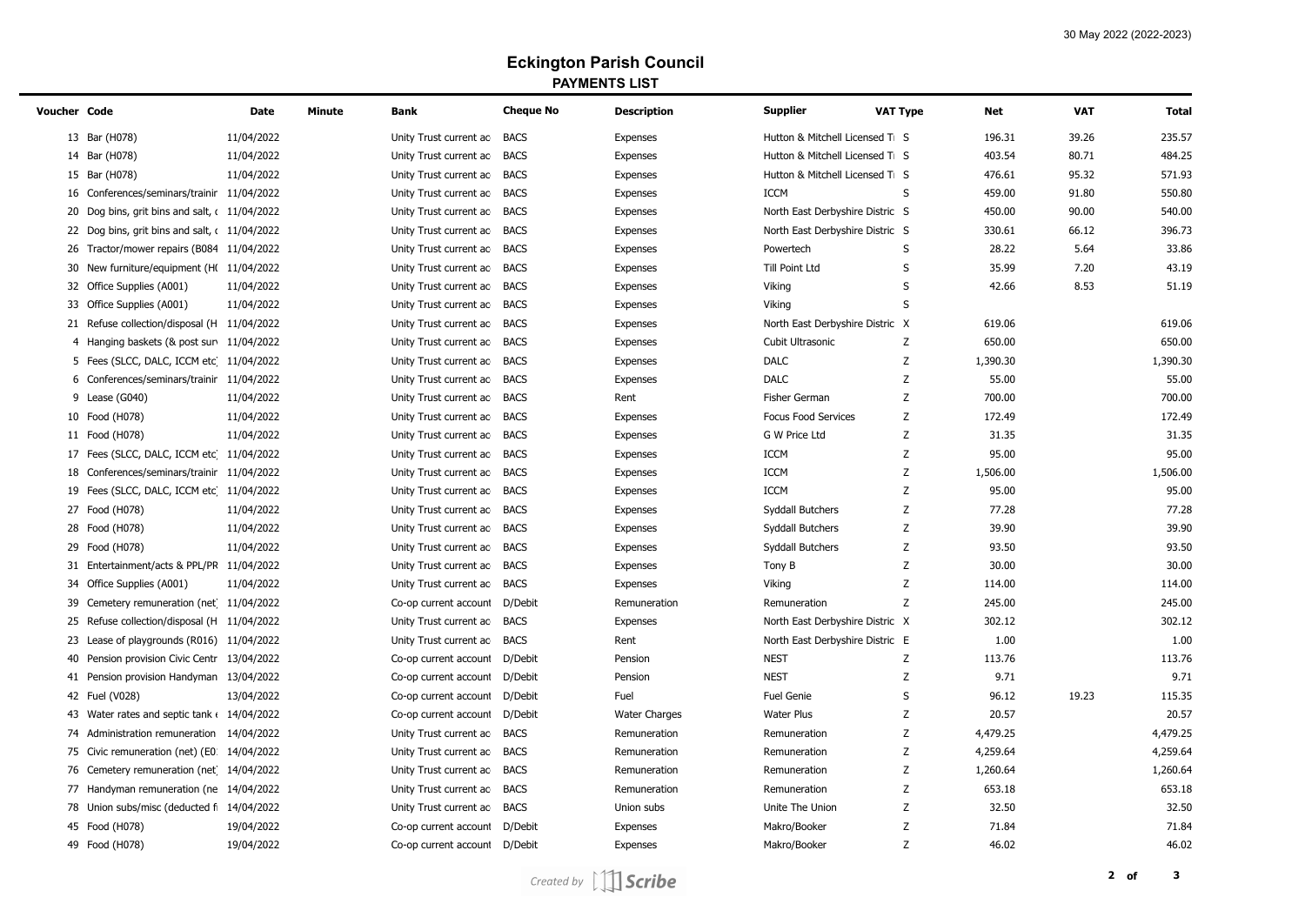# **Eckington Parish Council PAYMENTS LIST**

| Voucher Code |                                             | <b>Date</b> | <b>Minute</b> | <b>Bank</b>                    | <b>Cheque No</b> | <b>Description</b>   | <b>Supplier</b><br><b>VAT Type</b> | <b>Net</b> | <b>VAT</b> | <b>Total</b> |
|--------------|---------------------------------------------|-------------|---------------|--------------------------------|------------------|----------------------|------------------------------------|------------|------------|--------------|
|              | 52 Food (H078)                              | 19/04/2022  |               | Co-op current account          | D/Debit          | Expenses             | Makro/Booker<br>Z                  | 37.32      |            | 37.32        |
|              | 54 Food (H078)                              | 19/04/2022  |               | Co-op current account          | D/Debit          | Expenses             | Makro/Booker<br>Z                  | 134.65     |            | 134.65       |
|              | 57 Food (H078)                              | 19/04/2022  |               | Co-op current account          | D/Debit          | Expenses             | Makro/Booker<br>Z                  | 128.59     |            | 128.59       |
|              | 58 Rates (B030)                             | 19/04/2022  |               | Co-op current account          | D/Debit          | Rates                | North East Derbyshire Distric Z    | 744.00     |            | 744.00       |
|              | 59 Business Rates (H030)                    | 19/04/2022  |               | Co-op current account          | D/Debit          | Rates                | North East Derbyshire Distric Z    | 875.50     |            | 875.50       |
|              | 60 Cemetery remuneration (net 19/04/2022    |             |               | Co-op current account          | D/Debit          | Remuneration         | Z<br>Remuneration                  | 245.00     |            | 245.00       |
|              | 67 Office telephone (A003)                  | 19/04/2022  |               | Unity Trust current ac         | D/Debit          | Telephone            | <b>BT</b> Group<br>S               | 29.49      | 5.90       | 35.39        |
|              | 44 Bar (H078)                               | 19/04/2022  |               | Co-op current account          | D/Debit          | Expenses             | S<br>Makro/Booker                  | 19.22      | 3.84       | 23.06        |
|              | 46 Food (H078)                              | 19/04/2022  |               | Co-op current account          | D/Debit          | Expenses             | S<br>Makro/Booker                  | 13.47      | 2.70       | 16.17        |
|              | 47 Bar (H078)                               | 19/04/2022  |               | Co-op current account          | D/Debit          | Expenses             | S<br>Makro/Booker                  | 3.99       | 0.80       | 4.79         |
|              | 48 Food (H078)                              | 19/04/2022  |               | Co-op current account          | D/Debit          | Expenses             | S<br>Makro/Booker                  | 34.31      | 6.86       | 41.17        |
|              | 50 Cleaning materials (H036)                | 19/04/2022  |               | Co-op current account          | D/Debit          | Expenses             | S<br>Makro/Booker                  | 34.47      | 6.90       | 41.37        |
|              | 51 Food (H078)                              | 19/04/2022  |               | Co-op current account          | D/Debit          | Expenses             | S<br>Makro/Booker                  | 52.75      | 10.55      | 63.30        |
|              | 53 Food (H078)                              | 19/04/2022  |               | Co-op current account          | D/Debit          | Expenses             | S<br>Makro/Booker                  | 29.45      | 5.89       | 35.34        |
|              | 55 Cleaning materials (H036)                | 19/04/2022  |               | Co-op current account          | D/Debit          | Expenses             | S<br>Makro/Booker                  | 8.49       | 1.70       | 10.19        |
|              | 56 Food (H078)                              | 19/04/2022  |               | Co-op current account          | D/Debit          | Expenses             | S<br>Makro/Booker                  | 21.86      | 4.37       | 26.23        |
|              | 61 Bar (H078)                               | 20/04/2022  |               | Co-op current account          | D/Debit          | Expenses             | Gas & Hire Ltd<br>S                | 30.51      | 6.10       | 36.61        |
|              | 62 Bar (H078)                               | 20/04/2022  |               | Co-op current account          | D/Debit          | Expenses             | Gas & Hire Ltd<br>S                | 30.51      | 6.10       | 36.61        |
|              | 63 Bar (H078)                               | 20/04/2022  |               | Co-op current account          | D/Debit          | Expenses             | Gas & Hire Ltd<br>S                | 20.34      | 4.07       | 24.41        |
|              | 79 Miscellaneous (H016M)                    | 20/04/2022  |               | Unity Trust current ac         | D/Debit          | Credit card          | S<br>Worldpay                      | 27.49      | 5.50       | 32.99        |
|              | 80 Miscellaneous (H016M)                    | 20/04/2022  |               | Unity Trust current ac D/Debit |                  | Credit card          | Е<br>Worldpay                      | 54.16      |            | 54.16        |
|              | 64 Gas (F031)                               | 22/04/2022  |               | Co-op current account          | D/Debit          | Expenses             | X<br><b>Octopus Energy</b>         | 255.68     |            | 255.68       |
|              | 65 Electricity (F032)                       | 22/04/2022  |               | Co-op current account          | D/Debit          | Expenses             | X<br><b>Octopus Energy</b>         | 171.63     |            | 171.63       |
|              | 82 Cemetery remuneration (net 25/04/2022    |             |               | Co-op current account          | D/Debit          | Remuneration         | Z<br>Remuneration                  | 245.00     |            | 245.00       |
|              | 81 Water (G033)                             | 25/04/2022  |               | Co-op current account          | D/Debit          | <b>Water Charges</b> | <b>Water Plus</b><br>E.            | 30.21      |            | 30.21        |
|              | 83 Business Rates (H030)                    | 28/04/2022  |               | Co-op current account          | D/Debit          | Rates                | North East Derbyshire Distric E    | 133.69     |            | 133.69       |
| 68           | Pension provision administra 29/04/2022     |             |               | Unity Trust current ac         | D/Debit          | Pension              | Z<br>Derbyshire County Council     | 1,478.70   |            | 1,478.70     |
|              | 69 Pension provision cemetery (29/04/2022   |             |               | Unity Trust current ac         | D/Debit          | Pension              | Derbyshire County Council<br>Z     | 693.17     |            | 693.17       |
|              | 70 Pension provision Civic Centr 29/04/2022 |             |               | Unity Trust current ac         | D/Debit          | Pension              | Derbyshire County Council<br>Z     | 340.73     |            | 340.73       |
|              | 71 Tax & NIC cemetery (E021)                | 29/04/2022  |               | Unity Trust current ac         | <b>BACS</b>      | Tax & NIC            | <b>HMRC</b><br>Z                   | 219.19     |            | 219.19       |
|              | 72 Tax & NIC admin (E021)                   | 29/04/2022  |               | Unity Trust current ac         | <b>BACS</b>      | Tax & NIC            | Z<br><b>HMRC</b>                   | 1,298.80   |            | 1,298.80     |
|              | 73 Tax & NIC Civic Centre (E02: 29/04/2022  |             |               | Unity Trust current ac BACS    |                  | Tax & NIC            | <b>HMRC</b><br>Z                   | 709.57     |            | 709.57       |
|              |                                             |             |               |                                |                  |                      | <b>Total</b>                       | 33,114.74  | 1,354.55   | 34,469.29    |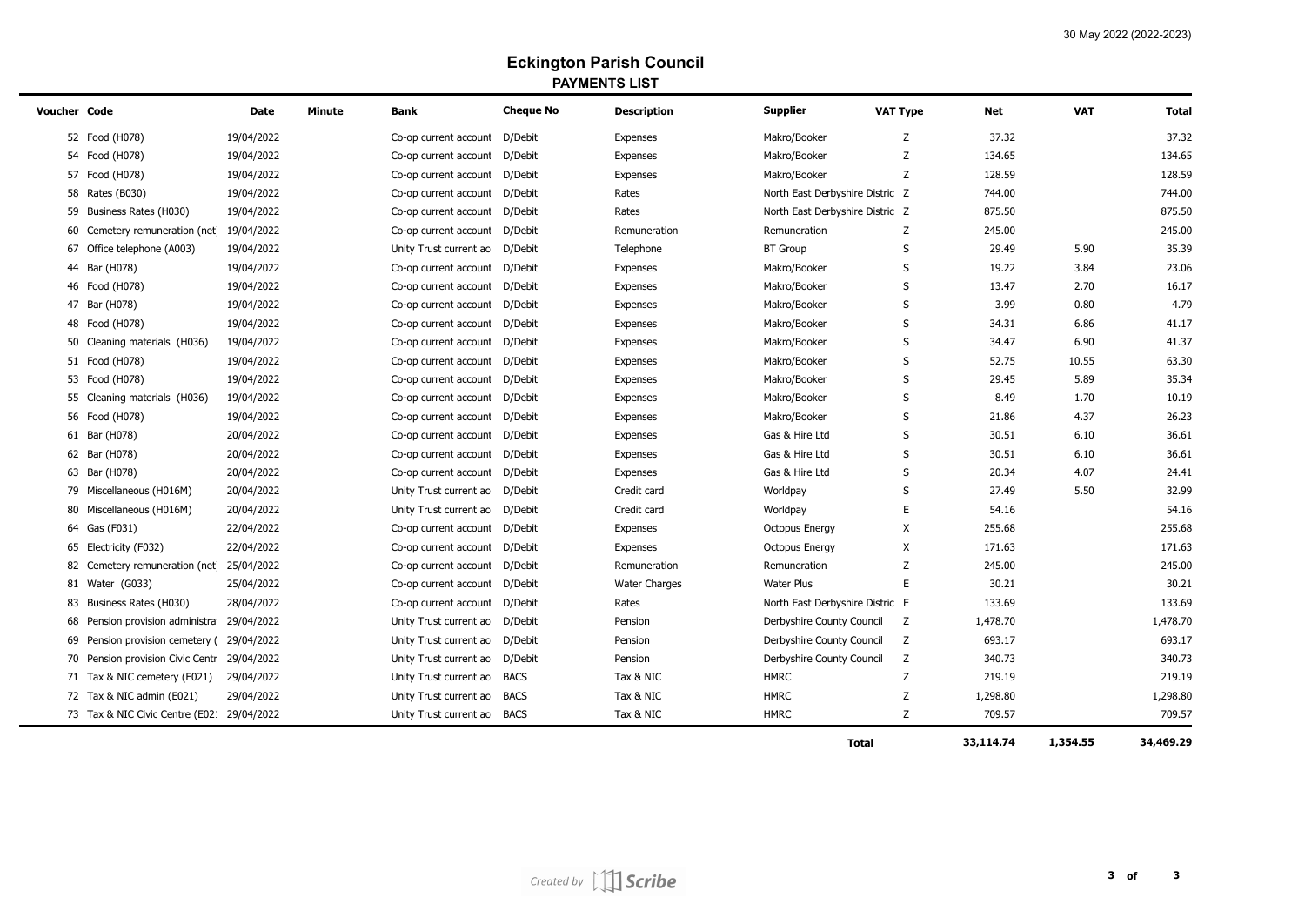# **Eckington Parish Council RECEIPTS LIST**

| Voucher Code |                                         | Date       | Minute | Bank                                     | <b>Receipt No</b> | <b>Description</b>             | <b>Supplier</b>           | <b>VAT Type</b> | Net      | <b>VAT</b> | <b>Total</b> |
|--------------|-----------------------------------------|------------|--------|------------------------------------------|-------------------|--------------------------------|---------------------------|-----------------|----------|------------|--------------|
|              | 9 Burial fees (B115)                    | 01/04/2022 |        | Unity Trust current ac                   | Chg               | Cemetery fees                  | Cemetery fees             | E               | 52.00    |            | 52.00        |
|              | 10 Burial fees (B115)                   | 01/04/2022 |        | Unity Trust current ac                   | Chq               | Cemetery fees                  | Cemetery fees             | E               | 1,248.00 |            | 1,248.00     |
|              | 11 Plagues, benches and burial          | 01/04/2022 |        | Unity Trust current ac Chq               |                   | Cemetery fees                  | Cemetery fees             | E               | 250.00   |            | 250.00       |
|              | 12 Burial fees (B115)                   | 01/04/2022 |        | Unity Trust current ac Chq               |                   | Cemetery fees                  | Cemetery fees             | E               | 1,248.00 |            | 1,248.00     |
|              | 13 Memorial fees (B116)                 | 01/04/2022 |        | Unity Trust current ac Chq               |                   | Cemetery fees                  | Cemetery fees             | E               | 85.80    |            | 85.80        |
|              | 14 Memorial fees (B116)                 | 01/04/2022 |        | Unity Trust current ac Chq               |                   | Cemetery fees                  | Cemetery fees             | E               | 162.24   |            | 162.24       |
|              | 18 Burial fees (B115)                   | 01/04/2022 |        | Unity Trust current ac                   | Cash              | Cemetery fees                  | Cemetery fees             | E               | 1,164.80 |            | 1,164.80     |
|              | 20 Allotment rents (G114)               | 01/04/2022 |        | Unity Trust current ac                   | Cash              | Allotment rent                 | S Baranowski              | E               | 20.00    |            | 20.00        |
|              | 21 Water (G033)                         | 01/04/2022 |        | Unity Trust current ac Cash              |                   | <b>Water Charges</b>           | S Baranowski              | E               | 7.75     |            | 7.75         |
|              | 22 Water (G033)                         | 01/04/2022 |        | Unity Trust current ac Cash              |                   | <b>Water Meter</b>             | S Baranowski              | E               | 5.00     |            | 5.00         |
|              | 23 Allotment rents (G114)               | 01/04/2022 |        | Unity Trust current ac Cash              |                   | Allotment rent                 | G Dye                     | E               | 20.00    |            | 20.00        |
|              | 24 Allotment rents (G114)               | 01/04/2022 |        | Unity Trust current ac Cash              |                   | Allotment rent                 | D Watford                 | E               | 68.00    |            | 68.00        |
|              | 25 Allotment rents (G114)               | 01/04/2022 |        | Unity Trust current ac Cash              |                   | Allotment rent                 | P R Mitchell              | E               | 102.00   |            | 102.00       |
|              | 26 Allotment rents (G114)               | 01/04/2022 |        | Unity Trust current ac Cash              |                   | Allotment rent                 | P Wheelhouse              | $\mathsf E$     | 40.00    |            | 40.00        |
|              | 27 Water (G033)                         | 01/04/2022 |        | Unity Trust current ac Cash              |                   | <b>Water Charges</b>           | P Wheelhouse              | E               | 15.50    |            | 15.50        |
|              | 28 Water (G033)                         | 01/04/2022 |        | Unity Trust current ac Cash              |                   | <b>Water Meter</b>             | P Wheelhouse              | E               | 5.00     |            | 5.00         |
|              | 29 Allotment rents (G114)               | 01/04/2022 |        | Unity Trust current ac Cash              |                   | Allotment rent                 | E Waterhouse              | E               | 31.00    |            | 31.00        |
|              | 30 Allotment rents (G114)               | 01/04/2022 |        | Unity Trust current ac Cash              |                   | Allotment rent                 | K Thompson                | E               | 20.00    |            | 20.00        |
|              | 31 Allotment rents (G114)               | 01/04/2022 |        | Unity Trust current ac Cash              |                   | Allotment rent                 | H Witham                  | E               | 46.00    |            | 46.00        |
|              | 32 Allotment rents (G114)               | 01/04/2022 |        | Unity Trust current ac Cash              |                   | Allotment rent                 | Allotment rent            | E               | 176.05   |            | 176.05       |
| 1            | Burial fees (B115)                      | 01/04/2022 |        | Unity Trust current ac BACS              |                   | Cemetery fees                  | J M Fowler                | E               | 30.00    |            | 30.00        |
|              | 44 Booking fees (H108)                  | 01/04/2022 |        | Unity Trust current ac Card              |                   | Civic Centre Hall Hire         | Civic income              | S               | 41.67    | 8.33       | 50.00        |
|              | 45 Bar (H078)                           | 01/04/2022 |        | Unity Trust current ac Card              |                   | Civic income                   | Civic income              | $\sf S$         | 9.50     | 1.90       | 11.40        |
|              | 15 Food (H078)                          | 01/04/2022 |        | Unity Trust current ac Chq               |                   | Civic income                   | Civic income              | $\sf S$         | 135.00   | 27.00      | 162.00       |
|              | 16 Food (H078)                          | 01/04/2022 |        | Unity Trust current ac Cash              |                   | Civic income                   | Civic income              | S               | 2,500.00 | 500.00     | 3,000.00     |
|              | 17 Bar (H078)                           | 01/04/2022 |        | Unity Trust current ac Cash              |                   | Civic income                   | Civic income              | $\sf S$         | 2,500.00 | 500.00     | 3,000.00     |
|              | 19 Bar (H078)                           | 01/04/2022 |        | Unity Trust current ac Cash              |                   | Civic income                   | Civic income              | S               | 875.00   | 175.00     | 1,050.00     |
|              | 75 Operational income (H107)            | 01/04/2022 |        | Unity Trust current ac Internal Transfer |                   | Civic income                   | Eckington Parish Council  | S               | 1,666.67 | 333.33     | 2,000.00     |
| 3            | Money paid in from hall hire 01/04/2022 |            |        | Unity Trust current ac                   |                   | Hall hire at Renishaw & Spinkh | Theatre Scene             | X               | 60.00    |            | 60.00        |
|              | 67 Memorial fees (B116)                 | 01/04/2022 |        | Unity Trust current ac Card              |                   | Cemetery fees                  | Cemetery fees             | E               | 202.80   |            | 202.80       |
|              | 2 Grants received (A104)                | 01/04/2022 |        | Unity Trust current ac BACS              |                   | Grant                          | Derbyshire County Council | Z               | 1,000.00 |            | 1,000.00     |
|              | 4 Allotment rents (G114)                | 04/04/2022 |        | Unity Trust current ac                   |                   | Allotment rent                 | G Nugent                  | E               | 25.00    |            | 25.00        |
|              | 46 Memorial fees (B116)                 | 05/04/2022 |        | Unity Trust current ac Card              |                   | Cemetery fees                  | Cemetery fees             | E               |          |            |              |
|              | 47 Memorial fees (B116)                 | 05/04/2022 |        | Unity Trust current ac Card              |                   | Cemetery fees                  | Cemetery fees             | E               | 85.80    |            | 85.80        |
|              | 71 Bank interest (A105)                 | 05/04/2022 |        | Co-op instant access a BACS              |                   | <b>Bank interest</b>           | Co-operative Bank         | Z               | 23.71    |            | 23.71        |
|              | 72 Bank interest (A105)                 | 05/04/2022 |        | Co-op 14 day account BACS                |                   | <b>Bank interest</b>           | Co-operative Bank         | Z               | 16.10    |            | 16.10        |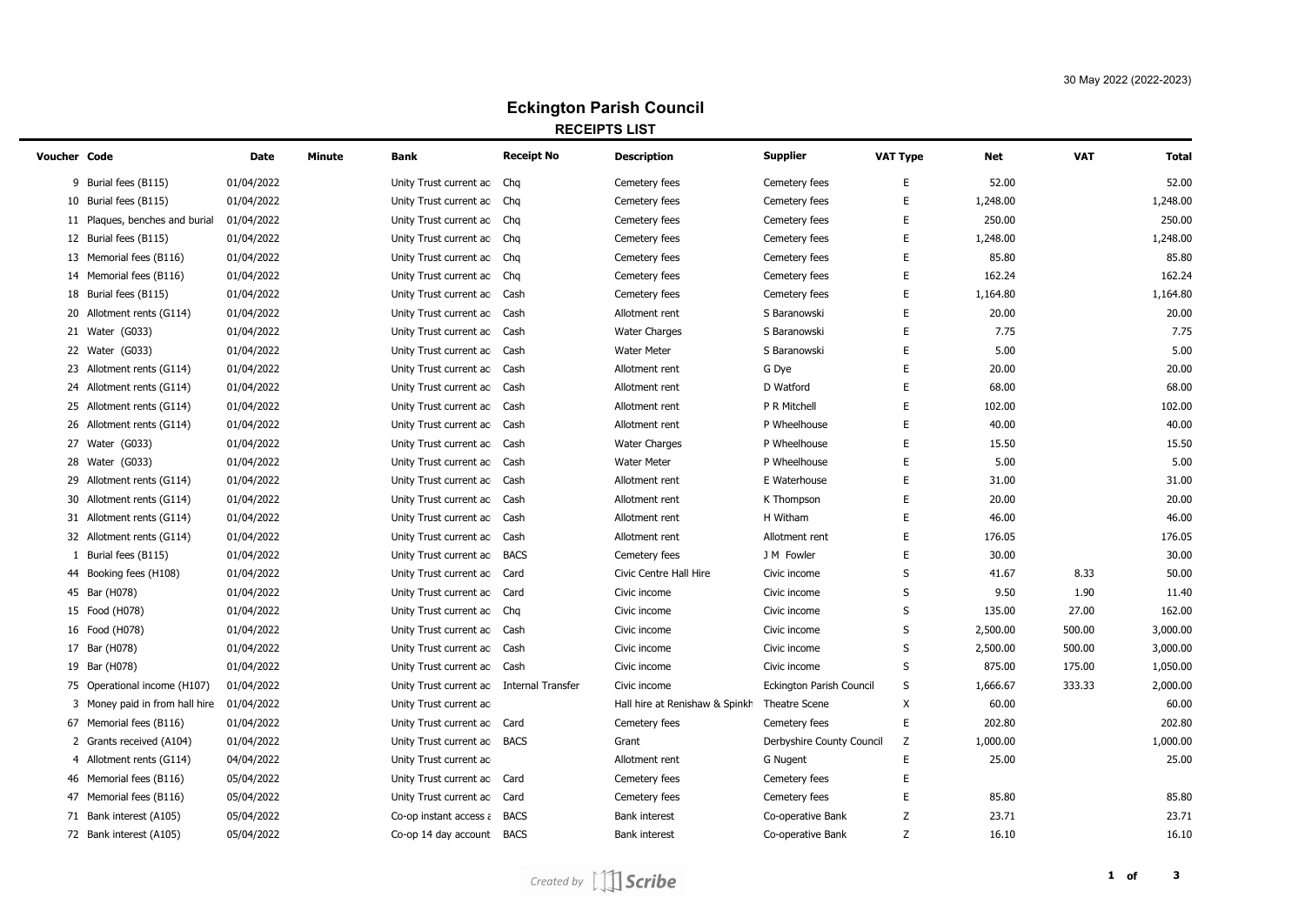# **Eckington Parish Council RECEIPTS LIST**

| Voucher Code |                                           | <b>Date</b> | <b>Minute</b> | Bank                        | <b>Receipt No</b> | <b>Description</b>             | <b>Supplier</b>                 | <b>VAT Type</b>           | <b>Net</b> | <b>VAT</b> | <b>Total</b> |
|--------------|-------------------------------------------|-------------|---------------|-----------------------------|-------------------|--------------------------------|---------------------------------|---------------------------|------------|------------|--------------|
|              | 48 Booking fees (H108)                    | 07/04/2022  |               | Unity Trust current ac Card |                   | Civic Centre Hall Hire         | Civic income                    | S                         | 41.67      | 8.33       | 50.00        |
|              | 49 Bar (H078)                             | 08/04/2022  |               | Unity Trust current ac Card |                   | Civic income                   | Civic income                    | S                         | 8.75       | 1.75       | 10.50        |
|              | 5 Precept (A100)                          | 08/04/2022  |               | Unity Trust current ac      | <b>BACS</b>       | Precept                        | North East Derbyshire Distric Z |                           | 162,635.00 |            | 162,635.00   |
|              | 33 Booking fees (H108)                    | 08/04/2022  |               | Unity Trust current ac BACS |                   | Civic Centre Hall Hire         | Civic income                    | S                         | 41.67      | 8.33       | 50.00        |
|              | 53 Burial fees (B115)                     | 11/04/2022  |               | Unity Trust current ac      |                   | Cemetery fees                  | Barry Pritchard Funeral Servi E |                           | 1,248.00   |            | 1,248.00     |
|              | 34 Allotment rents (G114)                 | 11/04/2022  |               | Unity Trust current ac BACS |                   | Allotment rent                 | L Knowles                       | E                         | 73.00      |            | 73.00        |
|              | 54 Memorial fees (B116)                   | 12/04/2022  |               | Unity Trust current ac      |                   | Cemetery fees                  | Barry Pritchard Funeral Servi E |                           | 202.80     |            | 202.80       |
|              | 50 Bar (H078)                             | 13/04/2022  |               | Unity Trust current ac Card |                   | Civic income                   | Civic income                    | S                         | 350.33     | 70.07      | 420.40       |
|              | 35 Booking fees (H108)                    | 13/04/2022  |               | Unity Trust current ac      | <b>BACS</b>       | Civic Centre Hall Hire         | Civic income                    | $\mathsf E$               | 87.00      |            | 87.00        |
|              | 36 Booking fees (H108)                    | 13/04/2022  |               | Unity Trust current ac BACS |                   | Civic Centre Hall Hire         | Civic income                    | S                         | 50.00      | 10.00      | 60.00        |
|              | 6 Money paid in from hall hire            | 14/04/2022  |               | Unity Trust current ac      |                   | Hall hire at Renishaw & Spinkh | Fit4fun_fit4ife                 | $\boldsymbol{\mathsf{X}}$ | 110.00     |            | 110.00       |
|              | 69 Bar (H078)                             | 14/04/2022  |               | Unity Trust current ac Card |                   | Civic income                   | Civic income                    | S                         | 1.67       | 0.33       | 2.00         |
|              | 73 Food (H078)                            | 14/04/2022  |               | Unity Trust current ac Card |                   | Civic income                   | Civic income                    | S                         | 183.33     | 36.67      | 220.00       |
| 8            | Booking fees (H108)                       | 19/04/2022  |               | Unity Trust current ac      |                   | Civic Centre Hall Hire         | Dragons Academy of Martial      | S                         | 166.67     | 33.33      | 200.00       |
|              | 68 Booking fees (H108)                    | 19/04/2022  |               | Unity Trust current ac Card |                   | Civic Centre Hall Hire         | Civic income                    | S                         | 41.67      | 8.33       | 50.00        |
|              | 7 Money paid in from hall hire 19/04/2022 |             |               | Unity Trust current ac      |                   | Hall hire at Renishaw & Spinkh | Renishaw Ju-jitsu               | $\mathsf{X}$              | 112.50     |            | 112.50       |
|              | 38 Money paid in from hall hire           | 19/04/2022  |               | Unity Trust current ac      |                   | Hall hire at Renishaw & Spinkh | Safe Haven                      | $\boldsymbol{\mathsf{X}}$ | 200.00     |            | 200.00       |
|              | 58 Booking fees (H108)                    | 19/04/2022  |               | Unity Trust current ac Card |                   | Civic income                   | Civic income                    | S                         | 25.83      | 5.17       | 31.00        |
|              | 59 Booking fees (H108)                    | 19/04/2022  |               | Unity Trust current ac Card |                   | Civic income                   | Civic income                    | S                         | 41.67      | 8.33       | 50.00        |
|              | 60 Bar (H078)                             | 19/04/2022  |               | Unity Trust current ac Card |                   | Civic income                   | Civic income                    | $\mathsf S$               | 13.00      | 2.60       | 15.60        |
|              | 37 Burial fees (B115)                     | 19/04/2022  |               | Unity Trust current ac BACS |                   | Cemetery fees                  | Cemetery fees                   | E                         | 100.00     |            | 100.00       |
|              | 39 Allotment rents (G114)                 | 19/04/2022  |               | Unity Trust current ac      |                   | Allotment rent                 | P Thorne                        | E                         | 54.00      |            | 54.00        |
|              | 51 Bar (H078)                             | 19/04/2022  |               | Unity Trust current ac Card |                   | Civic income                   | Civic income                    | $\sf S$                   | 23.17      | 4.63       | 27.80        |
|              | 52 Booking fees (H108)                    | 20/04/2022  |               | Unity Trust current ac Card |                   | Civic Centre Hall Hire         | Civic income                    | S                         | 41.67      | 8.33       | 50.00        |
|              | 56 Bar (H078)                             | 21/04/2022  |               | Unity Trust current ac Card |                   | Civic income                   | Civic income                    | S                         | 45.58      | 9.12       | 54.70        |
|              | 61 Burial fees (B115)                     | 21/04/2022  |               | Unity Trust current ac      |                   | Cemetery fees                  | Stephen Goodwin                 | E                         | 218.40     |            | 218.40       |
|              | 62 Burial fees (B115)                     | 21/04/2022  |               | Unity Trust current ac      |                   | Cemetery fees                  | Joe Binley                      | E                         | 873.60     |            | 873.60       |
|              | 63 Bar (H078)                             | 22/04/2022  |               | Unity Trust current ac Card |                   | Civic income                   | Civic income                    | $\sf S$                   | 48.67      | 9.73       | 58.40        |
|              | 40 Money paid in from hall hire           | 22/04/2022  |               | Unity Trust current ac      |                   | Hall hire at Renishaw & Spinkh | Landmarks Specialist College X  |                           | 1,012.50   |            | 1,012.50     |
|              | 41 Money paid in from hall hire           | 22/04/2022  |               | Unity Trust current ac      |                   | Hall hire at Renishaw & Spinkh | Landmarks Specialist College X  |                           | 1,282.50   |            | 1,282.50     |
|              | 57 Burial fees (B115)                     | 22/04/2022  |               | Unity Trust current ac      |                   | Cemetery fees                  | John Gash                       | E                         | 873.60     |            | 873.60       |
|              | 64 Bar (H078)                             | 23/04/2022  |               | Unity Trust current ac Card |                   | Civic income                   | Civic income                    | S                         | 317.58     | 63.52      | 381.10       |
|              | 65 Bar (H078)                             | 25/04/2022  |               | Unity Trust current ac Card |                   | Civic income                   | Civic income                    | S                         | 35.16      | 7.04       | 42.20        |
|              | 42 Money paid in from hall hire           | 25/04/2022  |               | Unity Trust current ac      |                   | Hall hire at Renishaw & Spinkh | Zumba                           | $\boldsymbol{\mathsf{X}}$ | 75.00      |            | 75.00        |
|              | 74 Booking fees (H108)                    | 25/04/2022  |               | Unity Trust current ac Card |                   | Civic Centre Hall Hire         | Civic income                    | S                         | 354.17     | 70.83      | 425.00       |
|              | 70 VAT                                    | 25/04/2022  |               | Co-op current account       | <b>BACS</b>       | VAT refund                     | <b>HMRC</b>                     | Z                         | 3,237.12   |            | 3,237.12     |
|              | 66 Bar (H078)                             | 26/04/2022  |               | Unity Trust current ac Card |                   | Civic income                   | Civic income                    | S                         | 4.83       | 0.97       | 5.80         |
|              | 55 Burial fees (B115)                     | 26/04/2022  |               | Unity Trust current ac      |                   | Cemetery fees                  | F Butcher and Sons LTD          | E                         | 3,120.00   |            | 3,120.00     |
|              | 43 Food (H078)                            | 27/04/2022  |               | Unity Trust current ac      |                   | Civic income                   | <b>Holiday Hunger</b>           | S                         | 250.00     | 50.00      | 300.00       |